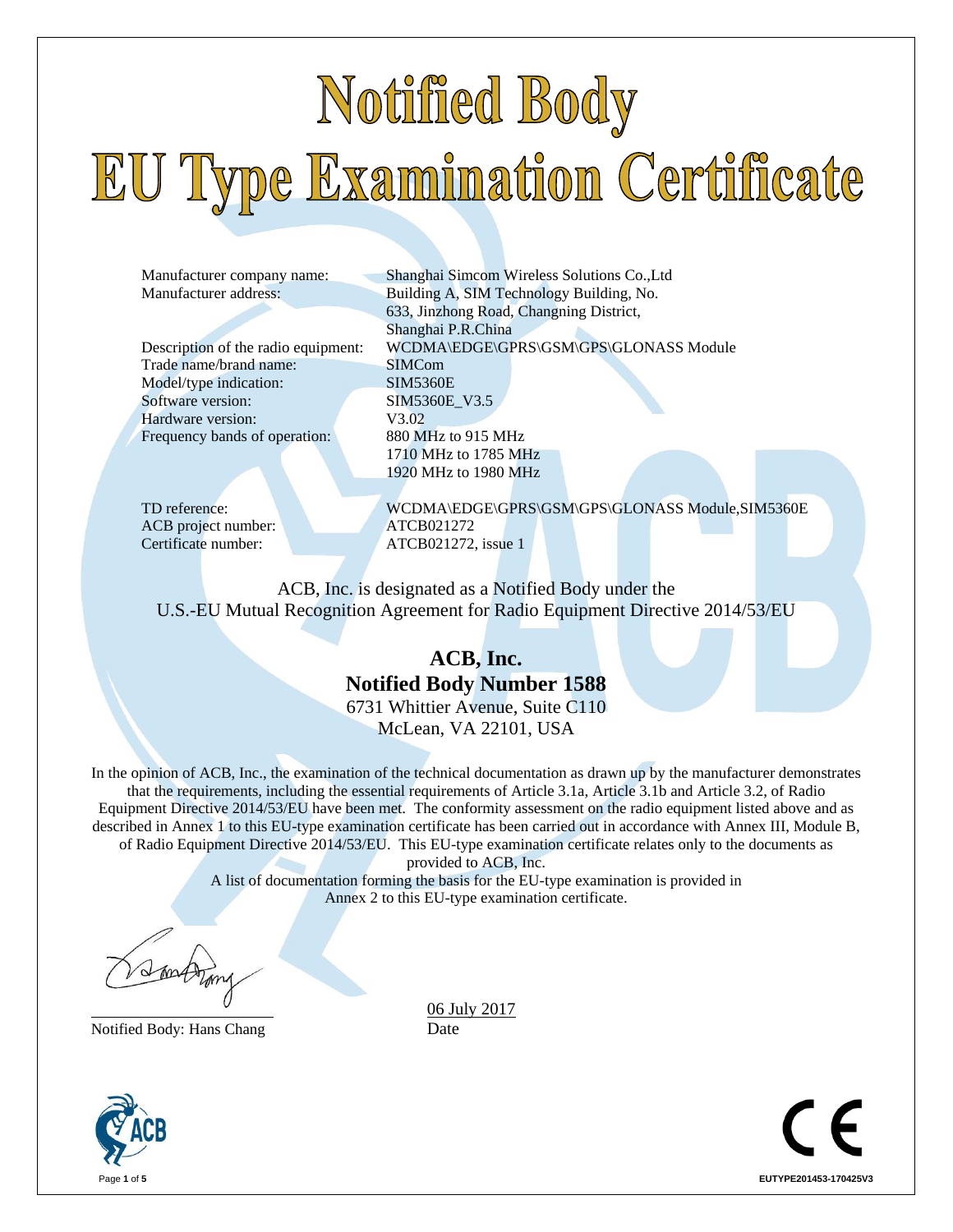#### **Annex 1 to EU-type examination certificate for Radio Equipment Directive 2014/53/EU Date of issue: 06 July 2017 TD reference: WCDMA\EDGE\GPRS\GSM\GPS\GLONASS Module,SIM5360E ACB project number/certificate number: ATCB021272**

The radio equipment as described and documented in the technical documentation as drawn up by the manufacturer is a WCDMA/EDGE/GPRS/GSM Module It supports GSM technology with GPRS and EGPRS/EDGE in the E-GSM 900 MHz and DCS 1800 MHz bands. It supports UMTS technology in the 900 MHz Band VIII and 2100 MHz Band I. It supports GPS and GLONASS Receiver in the 1.5 GHz band.

### **Details of operation:**

Description of service: E-GSM 900 MHz Modulation: GMSK, 8PSK

Description of service: DCS 1800 MHz Modulation: **GMSK, 8PSK** 

Modulation: **QPSK** Power class Class 3

Modulation: **QPSK** Power class Class 3 Transmit power: 23.6 dBm, conducted

Description of service: GPS Receiver Transmit frequency: None Receive frequency: 1575.42 MHz

Description of service: GLONASS Receiver Transmit frequency: None Receive frequency: 1602.56 MHz

Transmit frequency: 880 MHz to 915 MHz Receive frequency: 925 MHz to 960 MHz Power class: Class 4 (GMSK), Class E2 (8PSK) Transmit power: 33.6 dBm, conducted (GPRSGMSK) Transmit power: 27.3 dBm, conducted (EGPRS/8PSK)

Transmit frequency: 1710 MHz to 1785 MHz Receive frequency: 1805 MHz to 1880 MHz Power class: Class 1 (GMSK), Class E2 (8PSK) Transmit power: 30.6 dBm, conducted (GPRS/GMSK) Transmit power: 25.9 dBm, conducted (EGPRS/8PSK)

Description of service: UMTS 2100 MHz Band I Transmit frequency: 1920 MHz to 1980 MHz Receive frequency: 2110 MHz to 2170 MHz Transmit power: 23.9 dBm, conducted

Description of service: UMTS 900 MHz Band VIII Transmit frequency: 880 MHz to 915 MHz Receive frequency: 925 MHz to 960 MHz



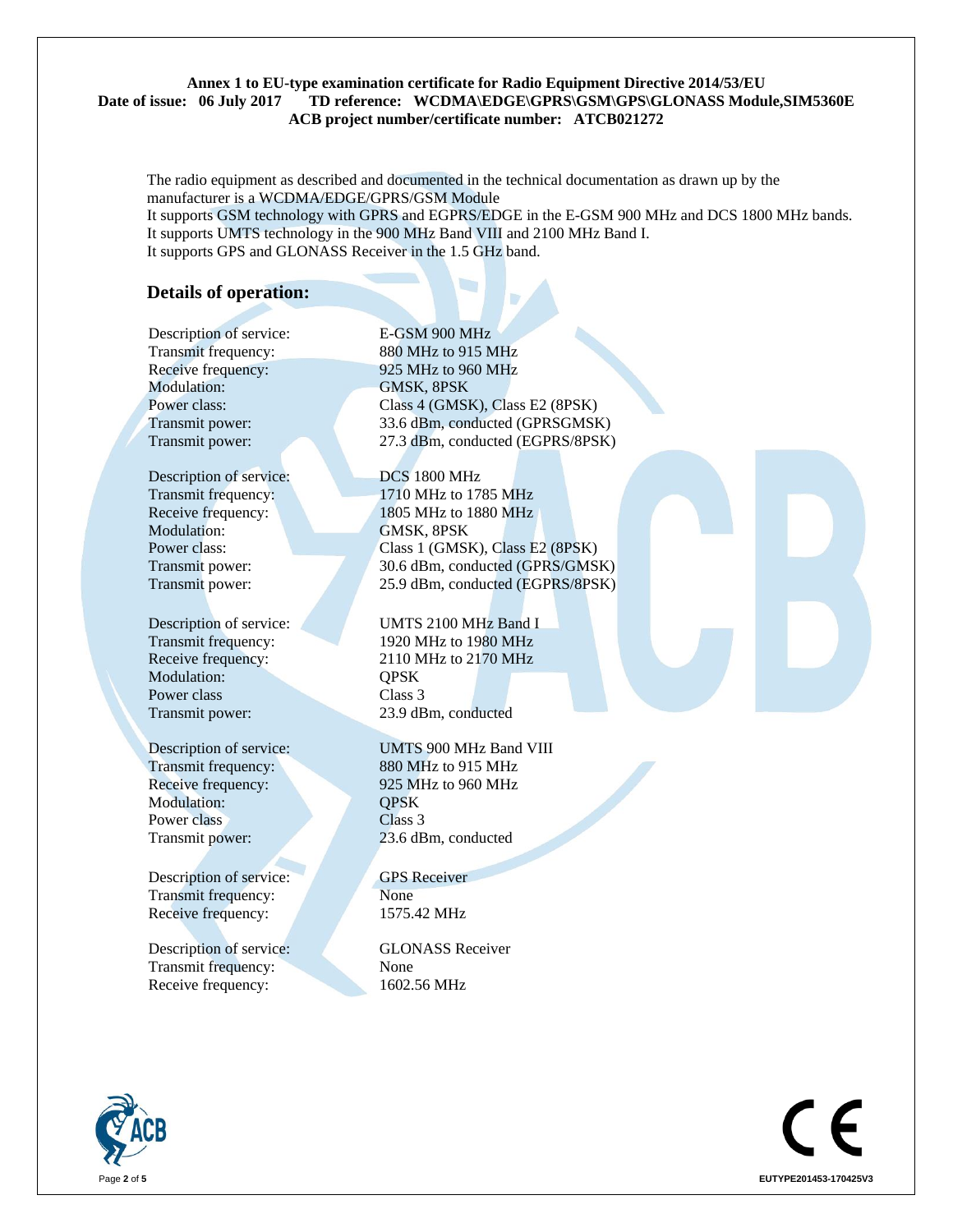#### Annex 2 to EU-type examination certificate for Radio Equipment Directive 2014/53/EU<br>Date of issue: 06 July 2017 TD reference: WCDMA\EDGE\GPRS\GSM\GPS\GLONASS Modu TD reference: WCDMA\EDGE\GPRS\GSM\GPS\GLONASS Module,SIM5360E **ACB project number/certificate number: ATCB021272**

| 1 | Test report:                                                                                                      | Report number:               | Dated:                 |
|---|-------------------------------------------------------------------------------------------------------------------|------------------------------|------------------------|
|   | <b>EMC</b>                                                                                                        | UL15820170503RED016-4        | 13 June 2017           |
|   | Radio                                                                                                             | UL15820170503RED016-1        | 13 June 2017           |
|   | Radio                                                                                                             | UL15820170503RED016-2        | 13 June 2017           |
|   | Radio                                                                                                             | UL15820170503RED016-3        | 13 June 2017           |
|   | RF safety                                                                                                         | UL15820170503RED016-6        | 13 June 2017           |
|   | Product safety                                                                                                    | UL15820170503RED016-5        | 13 June 2017           |
|   |                                                                                                                   |                              |                        |
| 2 | Technical documentation provided:                                                                                 |                              |                        |
|   | <b>Block</b> diagram                                                                                              | Circuit diagram/schematics   | Packaging example      |
|   | External photographs                                                                                              | Internal photographs         | Label drawing/location |
|   | Operational description                                                                                           | Parts list/bill of materials | PCB layout             |
|   | <b>Test reports</b>                                                                                               | Test setup photographs       | User manual            |
|   | EU declaration of conformity                                                                                      |                              |                        |
|   |                                                                                                                   |                              |                        |
| 3 | Standards used to demonstrate conformity with the essential requirements of Radio Equipment Directive 2014/53/EU: |                              |                        |
|   | Radio spectrum (Article 3.2):                                                                                     | EN 301 511 V12.5.1           | EN 301 908-1 V11.1.1   |
|   |                                                                                                                   | EN 301 908-2 V11.1.1         | EN 303 413 V1.1.0      |
|   |                                                                                                                   |                              |                        |
|   | EMC (Article 3.1b):                                                                                               | EN 301 489-1 V2.2.0          |                        |
|   |                                                                                                                   | EN 301 489-19 V2.1.0         | EN 301 489-52 V1.1.0   |
|   |                                                                                                                   |                              |                        |
|   | RF safety (Article 3.1a):                                                                                         | EN 62311: 2008               |                        |
|   |                                                                                                                   |                              |                        |

Product safety (Article 3.1a): EN 60950-1: 2006 + A11: 2009 + A1: 2010 + A12: 2011 + A2: 2013



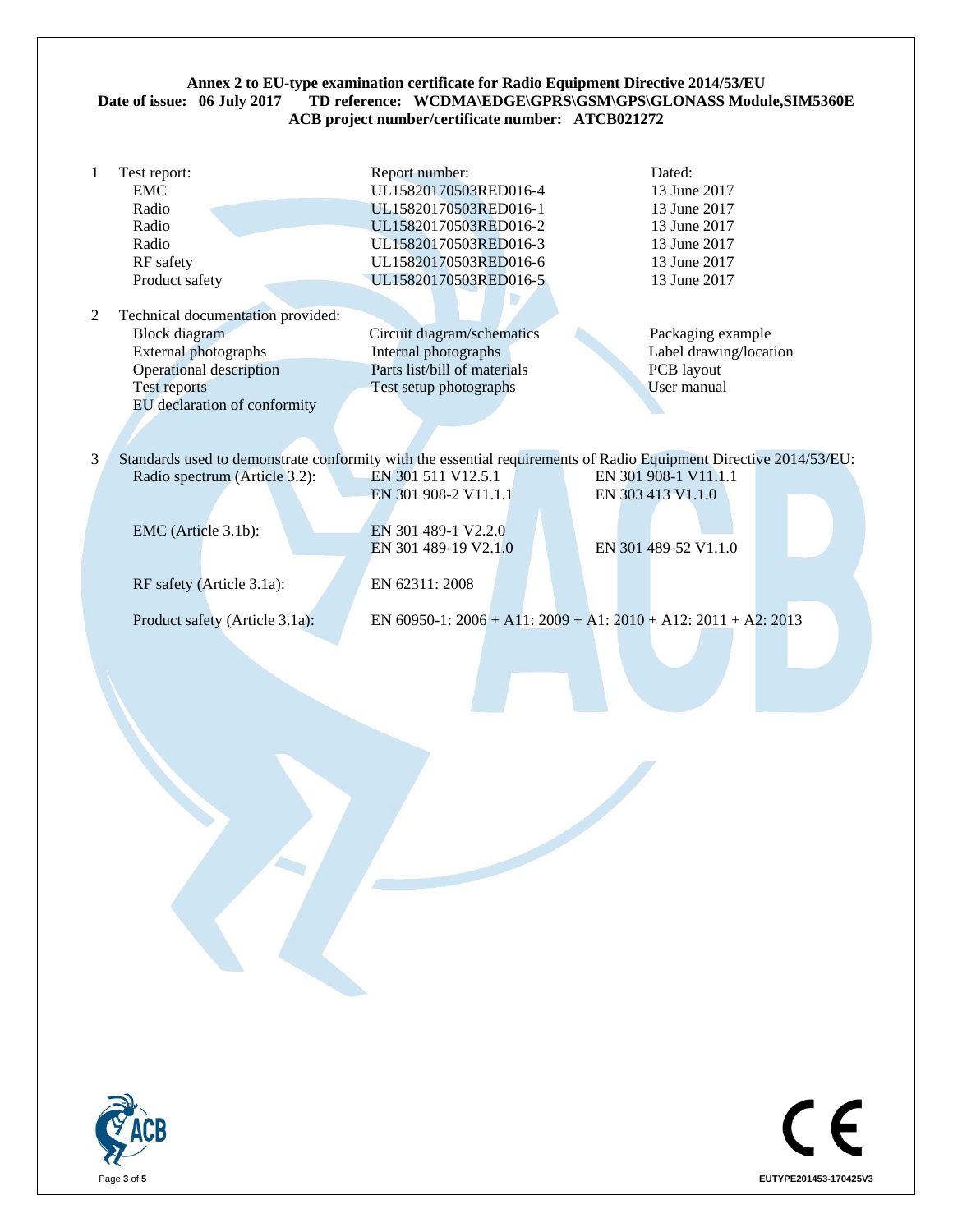#### **Annex 2 to EU-type examination certificate for Radio Equipment Directive 2014/53/EU Date of issue: 06 July 2017 TD reference: WCDMA\EDGE\GPRS\GSM\GPS\GLONASS Module,SIM5360E ACB project number/certificate number: ATCB021272**

4 Additional information:

This is a Class 1 device.

 The module has been assessed for use with cables of less than 3m length and not for use in automotive environments. For RF Exposure, the module has been assessed for use at more than 20 cm from the body. When installing this module permanently into a host product to create a new Radio Equipment Directive device; the manufacturer responsible for the final product must assess if the combination of this module and the host equipment complies with the essential requirements of the RE Directive 2014/43/EU.

Radio Equipment Directive 2014/53/EU, Article 10.4: Manufacturers shall keep the technical documentation and the EU declaration of conformity for 10 years after the radio equipment has been placed on the market.

Radio Equipment Directive 2014/53/EU, Article 10.6: Manufacturers shall ensure that radio equipment which they have placed on the market bears a type, batch or serial number or other element allowing its identification, or, where the size or nature of the radio equipment does not allow it, that the required information is provided on the packaging, or in a document accompanying the radio equipment.

Radio Equipment Directive 2014/53/EU, Article 10.7: Manufacturers shall indicate on the radio equipment their name, registered trade name or registered trade mark and the postal address at which they can be contacted or, where the size or nature of radio equipment does not allow it, on its packaging, or in a document accompanying the radio equipment. The address shall indicate a single point at which the manufacturer can be contacted. The contact details shall be in a language easily understood by end-users and market surveillance authorities.

Radio Equipment Directive 2014/53/EU, Article 10.8: Manufacturers shall ensure that the radio equipment is accompanied by instructions and safety information in a language which can be easily understood by consumers and other end-users, as determined by the Member State concerned. Instructions shall include the information required to use radio equipment in accordance with its intended use. Such information shall include, where applicable, a description of accessories and components, including software, which allow the radio equipment to operate as intended. Such instructions and safety information, as well as any labelling, shall be clear, understandable and intelligible.

The following information shall also be included in the case of radio equipment intentionally emitting radio waves: (a) frequency band(s) in which the radio equipment operates; (b) maximum radio-frequency power transmitted in the frequency band(s) in which the radio equipment operates.

Radio Equipment Directive 2014/53/EU, Article 10.9: Manufacturers shall ensure that each item of radio equipment is accompanied by a copy of the EU declaration of conformity or by a simplified EU declaration of conformity.

Where a simplified EU declaration of conformity is provided, it shall contain the exact internet address where the full text of the EU declaration of conformity can be obtained.

Radio Equipment Directive 2014/53/EU, Article 10.10: In cases of restrictions on putting into service or of requirements for authorization of use, information available on the packaging shall allow the identification of the Member States or the geographical area within a Member State where restrictions on putting into service or requirements for authorization of use exist. Such information shall be completed in the instructions accompanying the radio equipment.

Radio Equipment Directive 2014/53/EU, Article 19.2: On account of the nature of radio equipment, the height of the CE marking affixed to radio equipment may be lower than 5 mm, provided that it remains visible and legible.